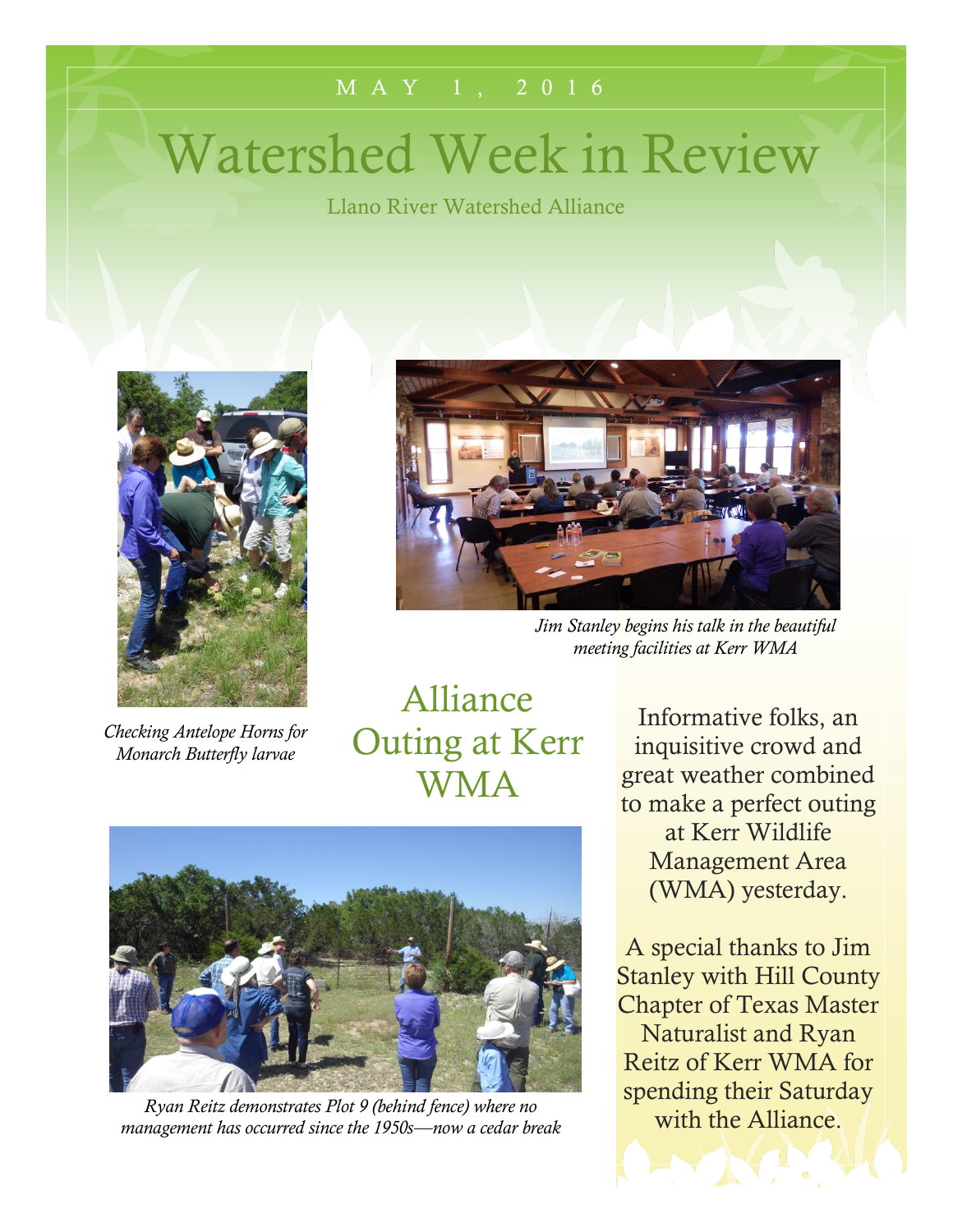## Lone Star Land Steward Awards Announced

LONE STAR L A N I STEWARD

. landowners from across the state with the Every year, the Texas Parks and Wildlife Department, in partnership with the Texas Parks and Wildlife Foundation, honors Lone Star Land Steward Award for their contributions to natural resource conservation and management.

[This year's winners](http://tpwd.texas.gov/newsmedia/releases/?req=20160420a&nrtype=all&nrspan=2016&nrsearch=) include long-time friend of the Alliance, Steve Nelle. Mr. Nelle is receiving a

Special Recognition Award for Landowner Outreach and Education. This award is well deserved as he has tirelessly provided his time to the Alliance and other organizations for riparian and other workshops, including the Oasis Fire Workshop.

The Alliance [received a Lone Star Land Steward Award in 2013.](https://www.google.com/url?sa=t&rct=j&q=&esrc=s&source=web&cd=1&cad=rja&uact=8&ved=0ahUKEwiPi7On_rTMAhVKl4MKHYKnAEgQtwIIHTAA&url=https%3A%2F%2Fwww.youtube.com%2Fwatch%3Fv%3D0_kIgTBPLZI&usg=AFQjCNEb9XRp50IzTgjLqmH61p2hUqHiww&sig2=Cz7AbDn6YfJxJPVWxsuXAQ)

### Monarch Butterfly Habitat Enhancement Program

The Texas State Soil and Water Conservation Board has announced that beginning next month, funding will be available to landowners, schools, businesses and municipalities to enhance or restore Monarch Butterfly Habitat by planting pollinator friend plant species or installing butterfly gardens in public areas.

Counties in the Llano River Watershed are eligible. Details and applications forms may be [found here.](https://www.tsswcb.texas.gov/monarch)

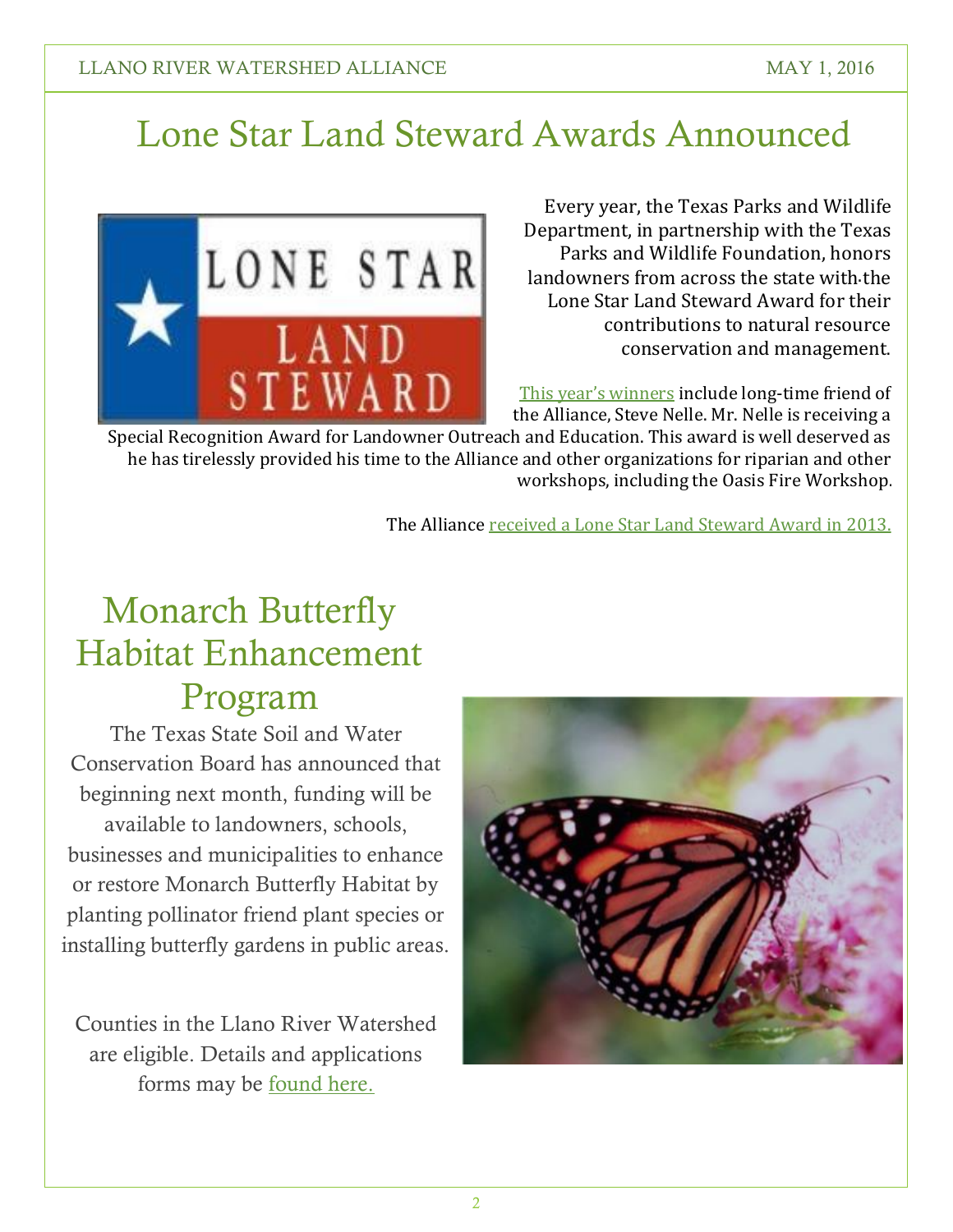#### LLANO RIVER WATERSHED ALLIANCE MAY 1, 2016



Photo : James Lidgey

### Chatterbox Orchid

The Chatterbox Orchid or Stream Orchid blooms in the Llano from mid-April to early May. It is called Chatterbox because the lower lip and tongue move when the flower is touched.

### What to do about *Arundo*?

*Arundo donax*, or Giant Cane is an invasive species found along Texas Rivers. While problematic in the Llano, it is a very big problem along the Pedernales.

Folks in Fredericksburg will be hosting an [information session](http://www.hillcountryalliance.org/wp-content/uploads/2016/04/Info-Session-Pedernales-May-5-2016.pdf) next Thursday, May  $5<sup>th</sup>$  to discuss what landowners can do to treat this invasive.



As for the Llano, the Llano River Field Station and Texas Parks and Wildlife are making plans to treat *Arundo* as part of the Upper Llano River Watershed Protection Plan. If you locate a patch of *Arundo,* please do not hesitate to let us know at [southllanoriver@gmail.com](mailto:southllanoriver@gmail.com)